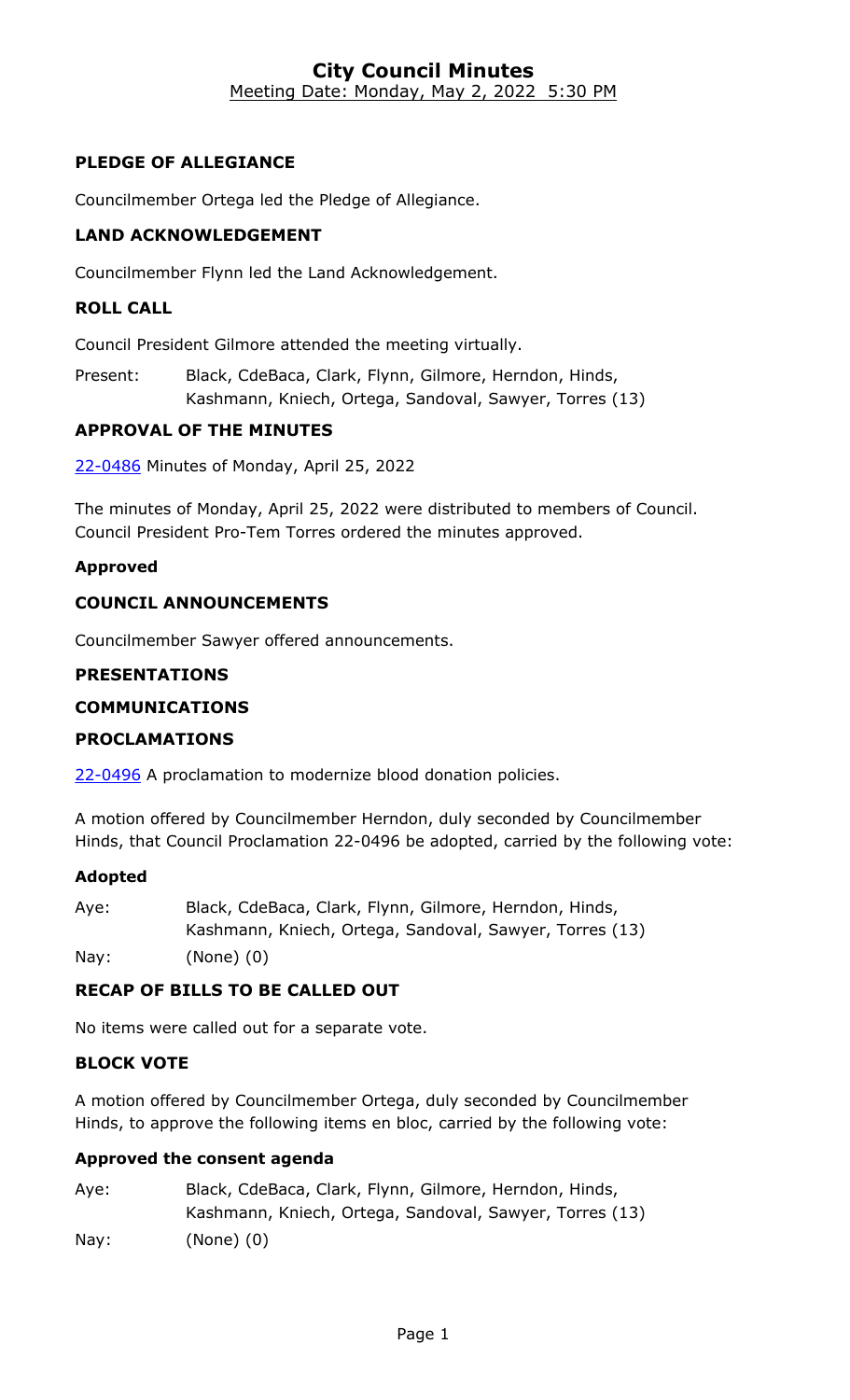## **RESOLUTIONS**

# **Business, Arts, Workforce, & Aviation Services Committee**

## 22-0392 **A resolution approving a proposed Agreement between the City and County of Denver and Montbello Organizing Committee to provide sustainable transportation services, including electric shuttle, e-bikes and charging station to the Montbello community.**

[Approves a contract with Montbello Organizing Committee for \\$828,904 and through](http://denver.legistar.com/gateway.aspx?m=l&id=/matter.aspx?key=21459)  3-31-2025 to provide sustainable transportation services, including electric shuttle, e-bikes, and charging station, to the Montbello community in Council Districts 8 and 11 (CASR 202262111). The last regularly scheduled Council meeting within the 30-day review period is on 5-16-22. The Committee approved filing this item at its meeting on 4-13-22. Pursuant to Council Rule 3.7, Councilmember Hinds called out this item at the 4-25-22 meeting for a one-week postponement to 5-2-22.

A motion offered by Councilmember Ortega, duly seconded by Councilmember Hinds, that Council Resolution 22-0392 be adopted en bloc, carried by the following vote:

## **Adopted**

| Aye: | Black, CdeBaca, Clark, Flynn, Gilmore, Herndon, Hinds,  |
|------|---------------------------------------------------------|
|      | Kashmann, Kniech, Ortega, Sandoval, Sawyer, Torres (13) |
| Nay: | $(None)$ $(0)$                                          |

# 22-0413 **A resolution approving a proposed Contract between the City and County of Denver and Flatiron Constructors, Inc. concerning Runway 16R-34L Pavement and Lighting Rehabilitation at Denver International Airport.**

[Approves a contract with Flatiron Constructors, Inc. for \\$31,957,684.80 and for 114](http://denver.legistar.com/gateway.aspx?m=l&id=/matter.aspx?key=21480)  days to remove and replace the deteriorated concrete pavement and upgrade the airfield lighting system of Runway 16R-34L complex at Denver International Airport in Council District 11 (202161286). The last regularly scheduled Council meeting within the 30-day review period is on 5-23-22. The Committee approved filing this item at its meeting on 4-13-22.

A motion offered by Councilmember Ortega, duly seconded by Councilmember Hinds, that Council Resolution 22-0413 be adopted en bloc, carried by the following vote:

| Aye: | Black, CdeBaca, Clark, Flynn, Gilmore, Herndon, Hinds,  |
|------|---------------------------------------------------------|
|      | Kashmann, Kniech, Ortega, Sandoval, Sawyer, Torres (13) |
| Nay: | (None) (0)                                              |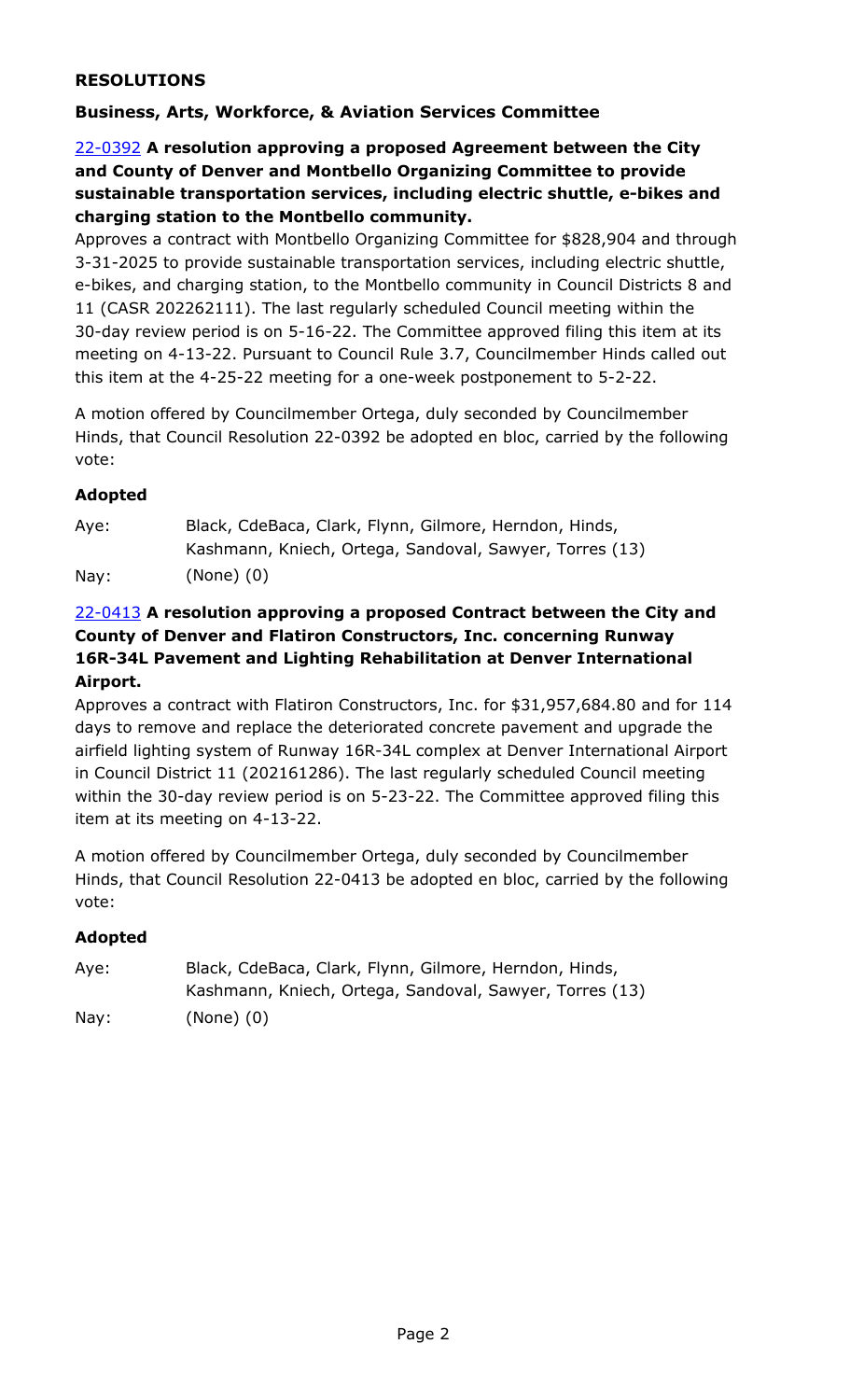# **Finance & Governance Committee**

22-0417 **A resolution approving a proposed Contract between the City and County of Denver and Ernst & Young Infrastructure Advisors, LLC for a contract with Ernst and Young Infrastructure Advisors to serve as the city's financial advisor on complex infrastructure projects citywide.** Approves a contract with Ernst and Young Infrastructure Advisors for \$1.2 million and through 3-31-2025 to serve as the city's financial advisor on complex [infrastructure projects citywide \(FINAN-202262220\). The last regularly scheduled](http://denver.legistar.com/gateway.aspx?m=l&id=/matter.aspx?key=21484)  Council meeting within the 30-day review period is on 5-23-22. The Committee approved filing this item at its meeting on 4-19-22.

A motion offered by Councilmember Ortega, duly seconded by Councilmember Hinds, that Council Resolution 22-0417 be adopted en bloc, carried by the following vote:

## **Adopted**

| Aye: | Black, CdeBaca, Clark, Flynn, Gilmore, Herndon, Hinds,  |
|------|---------------------------------------------------------|
|      | Kashmann, Kniech, Ortega, Sandoval, Sawyer, Torres (13) |
| Nay: | $(None)$ $(0)$                                          |

## 22-0427 **A resolution approving the re-appointment of Aldwyn Gardner to the Civil Service Commission**

[Approves the appointment of Aldwyn Gardner to the Civil Service Commission. The](http://denver.legistar.com/gateway.aspx?m=l&id=/matter.aspx?key=21494)  Committee approved filing this item at its meeting on 4-19-22.

A motion offered by Councilmember Ortega, duly seconded by Councilmember Hinds, that Council Resolution 22-0427 be adopted en bloc, carried by the following vote:

## **Adopted**

| Aye: | Black, CdeBaca, Clark, Flynn, Gilmore, Herndon, Hinds,  |
|------|---------------------------------------------------------|
|      | Kashmann, Kniech, Ortega, Sandoval, Sawyer, Torres (13) |
| Nay: | $(None)$ $(0)$                                          |

## **Land Use, Transportation & Infrastructure Committee**

# 21-1502 **A resolution approving a proposed Agreement between the City and County of Denver and SP Plus Corporation for management of seven City-owned parking lots and three garages.**

Approves a contract with SP Plus Corporation for \$5 million and through 9-30-24 for the management of seven City-owned parking lots and three garages in Council [Districts 9 and 10 \(202160398\). The last regularly scheduled Council meeting within](http://denver.legistar.com/gateway.aspx?m=l&id=/matter.aspx?key=21019)  the 30-day review period is on 5-23-22. The Committee approved filing this item at its meeting on 12-14-21.

A motion offered by Councilmember Ortega, duly seconded by Councilmember Hinds, that Council Resolution 21-1502 be adopted en bloc, carried by the following vote:

| Aye:            | Black, CdeBaca, Clark, Flynn, Gilmore, Herndon, Hinds,  |
|-----------------|---------------------------------------------------------|
|                 | Kashmann, Kniech, Ortega, Sandoval, Sawyer, Torres (13) |
| $\textsf{Nav:}$ | $(None)$ $(0)$                                          |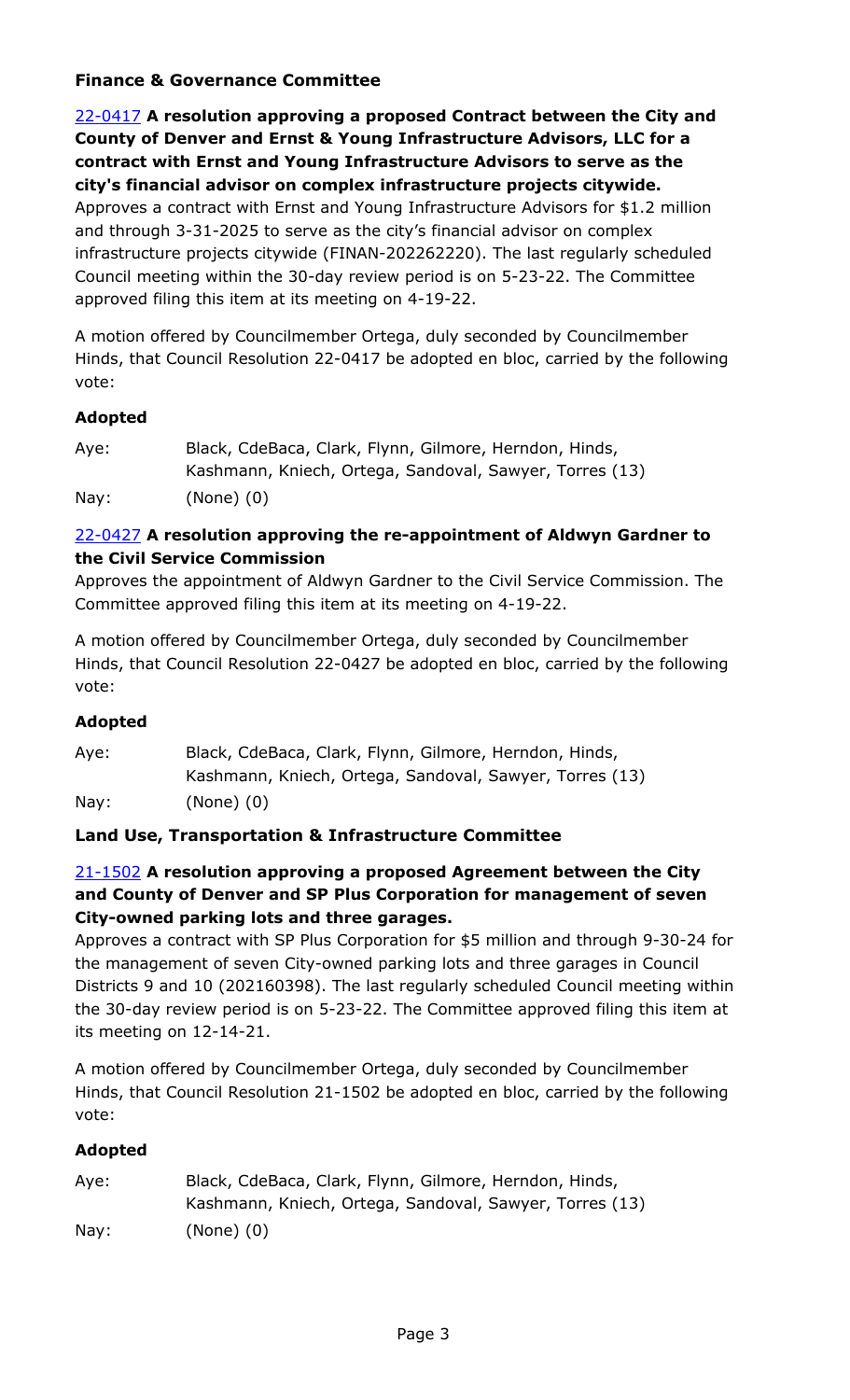# 22-0210 **A resolution approving a proposed Contract between the City and County of Denver and Martin Marietta Materials, Inc. for citywide mill and overlay paving as part of the Elevate Denver Bond Program.**

[Approves a contract with Martin Marietta Materials, Inc. for \\$3,106,872.91 and 300](http://denver.legistar.com/gateway.aspx?m=l&id=/matter.aspx?key=21277)  days for citywide mill and overlay paving as part of the Elevate Denver Bond Program (202161305). The last regularly scheduled Council meeting within the 30-day review period is on 5-23-22. The Committee approved filing this item at its meeting on 2-22-22.

A motion offered by Councilmember Ortega, duly seconded by Councilmember Hinds, that Council Resolution 22-0210 be adopted en bloc, carried by the following vote:

# **Adopted**

| Aye: | Black, CdeBaca, Clark, Flynn, Gilmore, Herndon, Hinds,  |
|------|---------------------------------------------------------|
|      | Kashmann, Kniech, Ortega, Sandoval, Sawyer, Torres (13) |
| Nay: | $(None)$ $(0)$                                          |

## 22-0310 **A resolution approving a proposed Contract between the City and County of Denver and Interlock Construction Corp. for renovations at the Blair-Caldwell Branch Library.**

Approves a contract with Interlock Construction Corp. for \$2,641,470 and for 400 [days for renovations at the Blair-Caldwell Branch Library in Council District 9 as part](http://denver.legistar.com/gateway.aspx?m=l&id=/matter.aspx?key=21377)  of the Elevate Denver Bond program (202160985). The last regularly scheduled Council meeting within the 30-day review period is on 5-23-22. The Committee approved filing this item at its meeting on 3-22-22.

A motion offered by Councilmember Ortega, duly seconded by Councilmember Hinds, that Council Resolution 22-0310 be adopted en bloc, carried by the following vote:

## **Adopted**

Aye: Black, CdeBaca, Clark, Flynn, Gilmore, Herndon, Hinds, Kashmann, Kniech, Ortega, Sandoval, Sawyer, Torres (13) Nay: (None) (0)

## 22-0357 **A resolution approving a proposed Contract between the City and County of Denver and Silva Construction, Inc. for the 2022 Citywide ADA Ramp and Concrete Repair Phase 2 Project.**

[Approves a contract with Silva Construction, Inc. for \\$2,535,000 and for 200 days for](http://denver.legistar.com/gateway.aspx?m=l&id=/matter.aspx?key=21424)  the 2022 Citywide ADA Ramp and Concrete Repair Phase 2 Project (202161645). The last regularly scheduled Council meeting within the 30-day review period is on 5-23-22. The Committee approved filing this item at its meeting on 3-29-22.

A motion offered by Councilmember Ortega, duly seconded by Councilmember Hinds, that Council Resolution 22-0357 be adopted en bloc, carried by the following vote:

| Aye:            | Black, CdeBaca, Clark, Flynn, Gilmore, Herndon, Hinds,  |
|-----------------|---------------------------------------------------------|
|                 | Kashmann, Kniech, Ortega, Sandoval, Sawyer, Torres (13) |
| $\textsf{Nav:}$ | $(None)$ $(0)$                                          |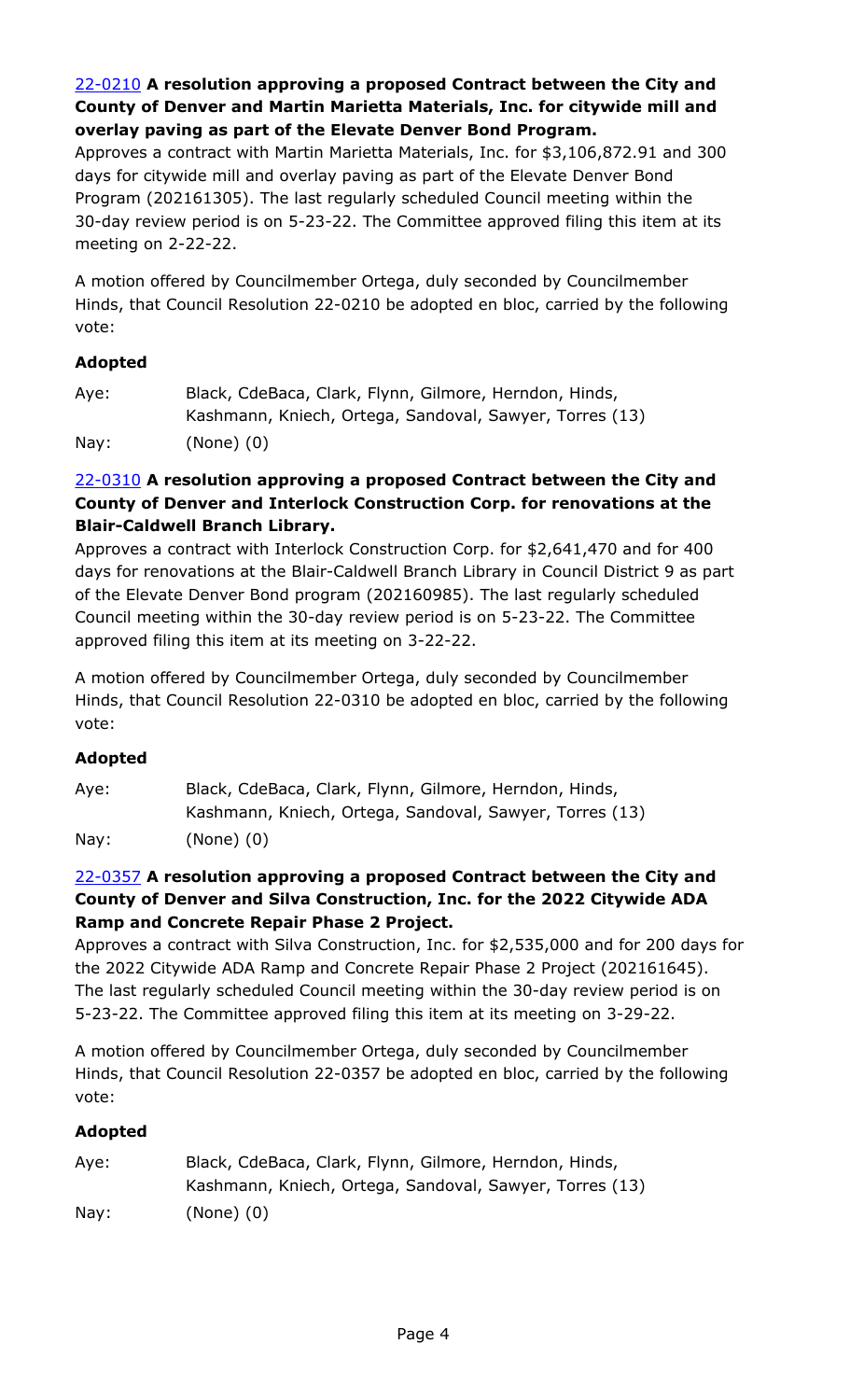#### 22-0419 **A resolution approving a proposed Contract between the City and County of Denver and Keene Concrete, Inc. for citywide ADA ramp and concrete repair.**

[Approves a contract with Keene Concrete, Inc. for \\$2,550,847 and for 200 days for](http://denver.legistar.com/gateway.aspx?m=l&id=/matter.aspx?key=21486)  citywide ADA ramp and concrete repair (202161629). The last regularly scheduled Council meeting within the 30-day review period is on 5-23-22. The Committee approved filing this item at its meeting on 4-19-22.

A motion offered by Councilmember Ortega, duly seconded by Councilmember Hinds, that Council Resolution 22-0419 be adopted en bloc, carried by the following vote:

## **Adopted**

Aye: Black, CdeBaca, Clark, Flynn, Gilmore, Herndon, Hinds, Kashmann, Kniech, Ortega, Sandoval, Sawyer, Torres (13)

Nay: (None) (0)

## **Safety, Housing, Education & Homelessness Committee**

22-0415 **A resolution approving a proposed Fifth Amendatory Agreement between the City and County of Denver and Hopskipdrive, Inc. to provide transportation services for Denver Human Services youth clients citywide.** Amends a contract with HopSkipDrive, Inc. by adding \$252,000 for a new total of \$863,000 and one year for a new end date of 6-30-23 to provide door to door transportation services for children/youth ensuring Denver Human Services clients receive services in a safe environment, citywide (SOCSV-201845500-05; SOCSV-202262554-05). The last regularly scheduled Council meeting within the [30-day review period is on 5-23-22. The Committee approved filing this item at its](http://denver.legistar.com/gateway.aspx?m=l&id=/matter.aspx?key=21482)  meeting on 4-20-22.

A motion offered by Councilmember Ortega, duly seconded by Councilmember Hinds, that Council Resolution 22-0415 be adopted en bloc, carried by the following vote:

| Aye: | Black, CdeBaca, Clark, Flynn, Gilmore, Herndon, Hinds,  |
|------|---------------------------------------------------------|
|      | Kashmann, Kniech, Ortega, Sandoval, Sawyer, Torres (13) |
| Nay: | $(None)$ $(0)$                                          |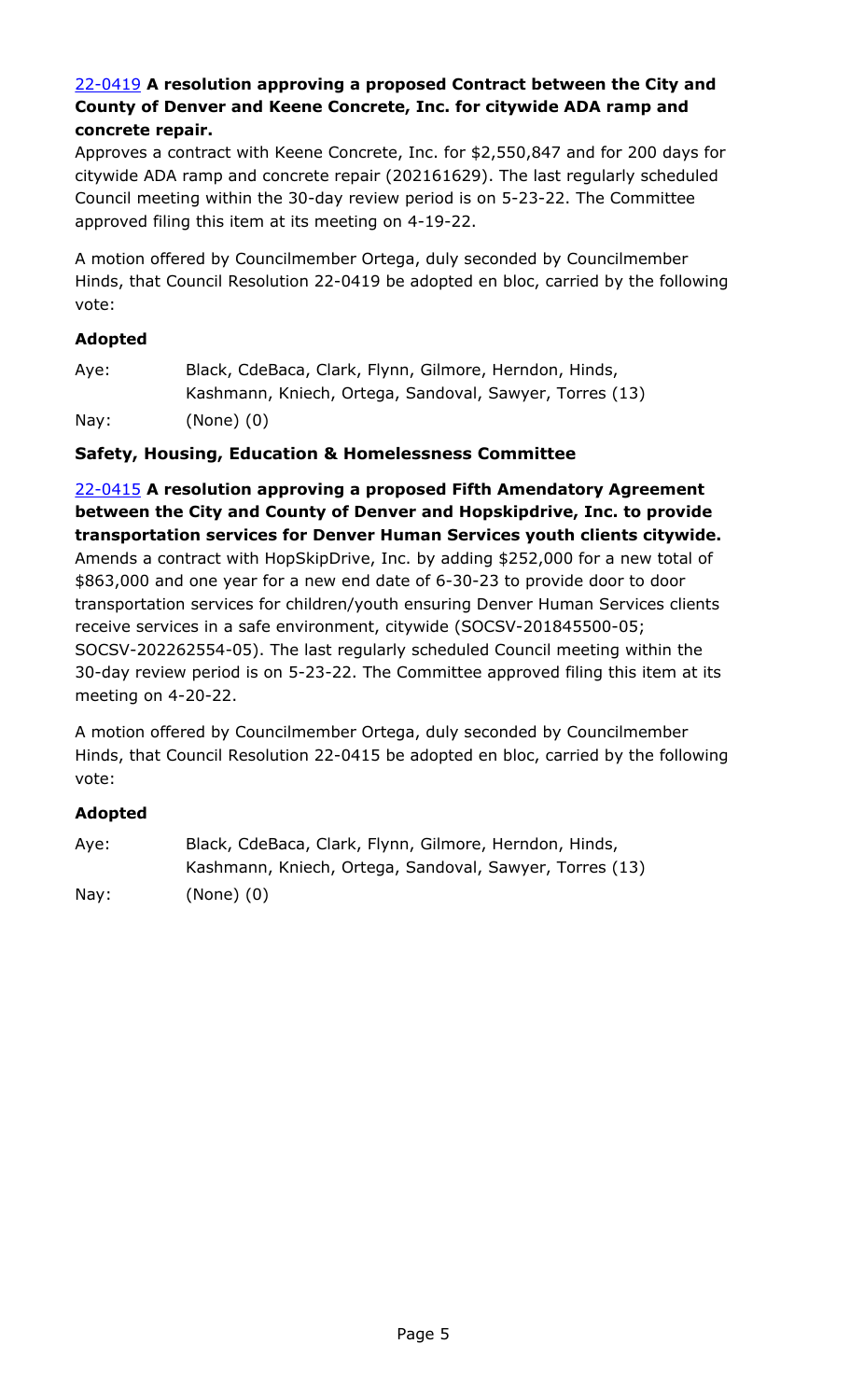# 22-0420 **A resolution approving a proposed Amendatory Agreement [between the City and County of Denver and Volunteers of America Colorado](http://denver.legistar.com/gateway.aspx?m=l&id=/matter.aspx?key=21487)  Branch to add a respite care case manager and respite care services for respite clients at the Volunteers of America Family Motel.**

Amends a contract with Volunteers of America (VOA) Colorado Branch by adding \$73,000 for a new total of \$3,358,000 to add a respite care case manager and respite care services for respite clients at the VOA Family Motel. No change to contract duration (202262509-01). The last regularly scheduled Council meeting within the 30-day review period is on 5-23-22. The Committee approved filing this item at its meeting on 4-20-22.

A motion offered by Councilmember Ortega, duly seconded by Councilmember Hinds, that Council Resolution 22-0420 be adopted en bloc, carried by the following vote:

## **Adopted**

| Aye: | Black, CdeBaca, Clark, Flynn, Gilmore, Herndon, Hinds,  |
|------|---------------------------------------------------------|
|      | Kashmann, Kniech, Ortega, Sandoval, Sawyer, Torres (13) |
| Nay: | $(None)$ $(0)$                                          |

# **BILLS FOR INTRODUCTION**

# **Finance & Governance Committee**

22-0416 **A bill for an ordinance approving and providing for the execution of a proposed grant agreement between the City and County of Denver and the State of Colorado concerning the "UASI FY21" program and the funding therefor, and authorizing the purchase of capital equipment items from the "UASI FY21" Special Revenue Fund budget.**

Approves a grant agreement with the Colorado Department of Homeland Security and Emergency Management for \$3.12 million and through 8-31-24 to initiate the FY21 Urban Area Security Initiative Planning Grant (UASI) program and funding for [the North Central Region \(MOOEM-202262653\). The last regularly scheduled Council](http://denver.legistar.com/gateway.aspx?m=l&id=/matter.aspx?key=21483)  meeting within the 30-day review period is on 5-23-22. The Committee approved filing this item at its meeting on 4-19-22.

Council Bill 22-0416 was ordered published

## **Ordered published**

## **Land Use, Transportation & Infrastructure Committee**

# 22-0412 **A bill for an ordinance changing the zoning classification for 4401 South Quebec Street in Hampden South.**

[Approves a map amendment to rezone a property from PUD 206 to S-MX-5 \(planned](http://denver.legistar.com/gateway.aspx?m=l&id=/matter.aspx?key=21479)  development to suburban, mixed-use) located at 4401 South Quebec Street in Council District 4. The Committee approved filing this item at its meeting on 4-19-22.

## **Final Consideration 6-6-22 | Required Public Hearing**

Council Bill 22-0412 was ordered published with a future required public hearing on 6-6-22

## **Ordered published with a future required public hearing**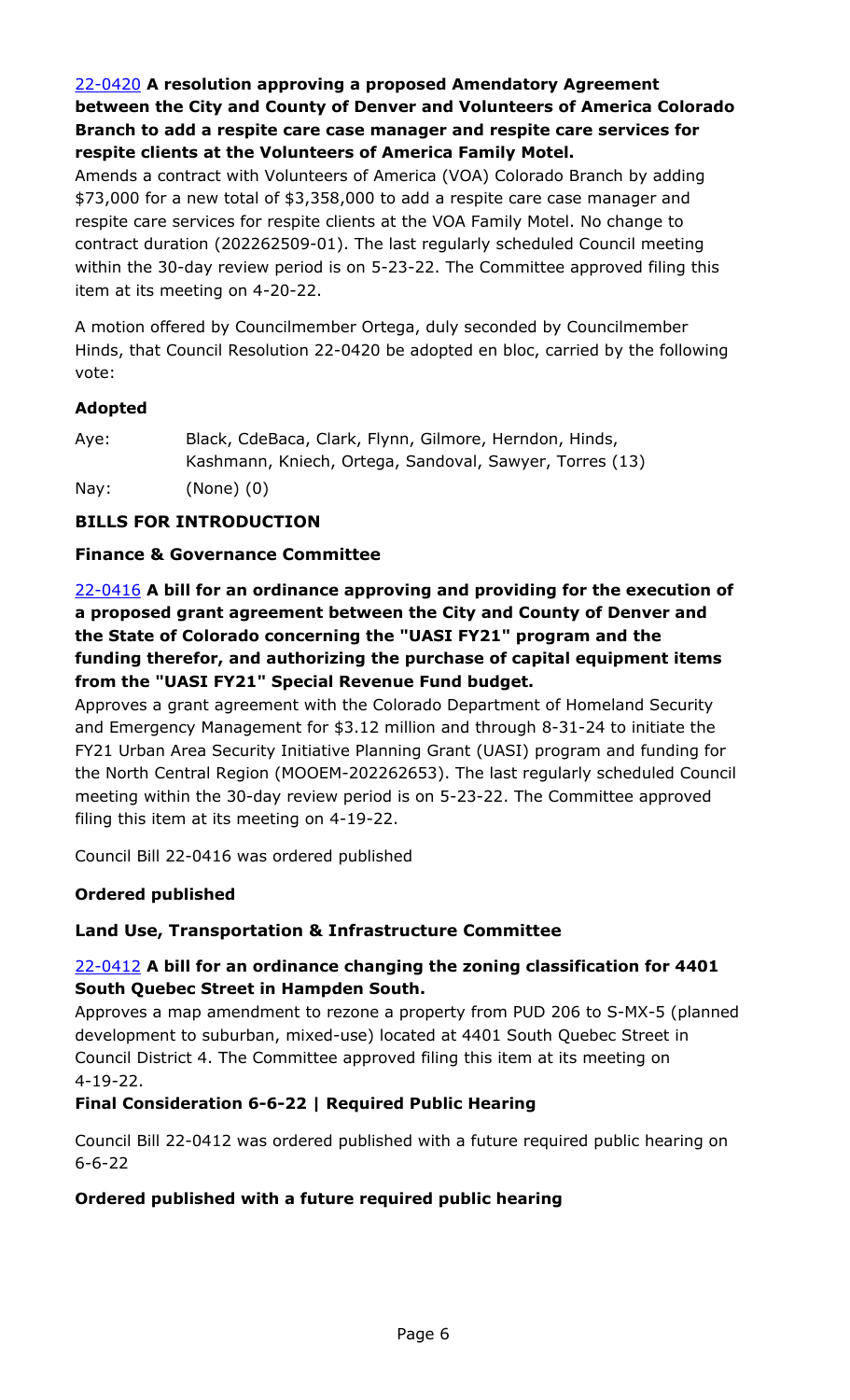## 22-0418 **A bill for an ordinance relinquishing the Easement, in its entirety, [recorded with the Denver Clerk & Recorder at Reception No. 2001204996](http://denver.legistar.com/gateway.aspx?m=l&id=/matter.aspx?key=21485)  located at 3701 York Street.**

Relinquishes the drainage, water, and sewage easement, in its entirety, as established in the non-exclusive and perpetual easement in Recordation No. 2001204996, located at 3701 York Street in Council District 9. The last regularly scheduled Council meeting within the 30-day review period is on 5-23-22. The Committee approved filing this item at its meeting on 4-19-22.

Council Bill 22-0418 was ordered published

## **Ordered published**

## **BILLS FOR FINAL CONSIDERATION**

#### **Land Use, Transportation & Infrastructure Committee**

22-0395 **A bill for an ordinance relinquishing an easement reserved in Ordinance No. 20190590, Series of 2019, recorded with the Denver Clerk & Recorder at Reception No. 2019093784 located near 4003 Walnut Street.** [Relinquishes the utility easement in its entirety established in the vacating Ordinance](http://denver.legistar.com/gateway.aspx?m=l&id=/matter.aspx?key=21462)  No. 590, Series of 2019, located at 4003 Walnut Street in Council District 9. The last regularly scheduled Council meeting within the 30-day review period is on 5-16-22. The Committee approved filing this item at its meeting on 4-12-22.

A motion offered by Councilmember Ortega, duly seconded by Councilmember Hinds, that Council Bill 22-0395 be placed upon final consideration and do pass en bloc, carried by the following vote:

#### **Placed upon final consideration and do pass**

Aye: Black, CdeBaca, Clark, Flynn, Gilmore, Herndon, Hinds, Kashmann, Kniech, Ortega, Sandoval, Sawyer, Torres (13) Nay: (None) (0)

## 22-0396 **A bill for an ordinance vacating West Mulberry Place, North Alcott Way, a portion of West 10th Avenue, and a portion of North Bryant Street bounded by West 9th Avenue, West 11th Avenue and North Decatur Street, with reservations.**

[Vacates West Mulberry Place, North Alcott Way, a portion of West 10th Avenue, and](http://denver.legistar.com/gateway.aspx?m=l&id=/matter.aspx?key=21463)  a portion of North Bryant Street bounded by West 9th Avenue, West 11th Avenue, and North Decatur Street, with reservations, in Council District 3. The Committee approved filing this item at its meeting on 4-12-22.

A motion offered by Councilmember Ortega, duly seconded by Councilmember Hinds, that Council Bill 22-0396 be placed upon final consideration and do pass en bloc, carried by the following vote:

#### **Placed upon final consideration and do pass**

Aye: Black, CdeBaca, Clark, Flynn, Gilmore, Herndon, Hinds, Kashmann, Kniech, Ortega, Sandoval, Sawyer, Torres (13) Nay: (None) (0)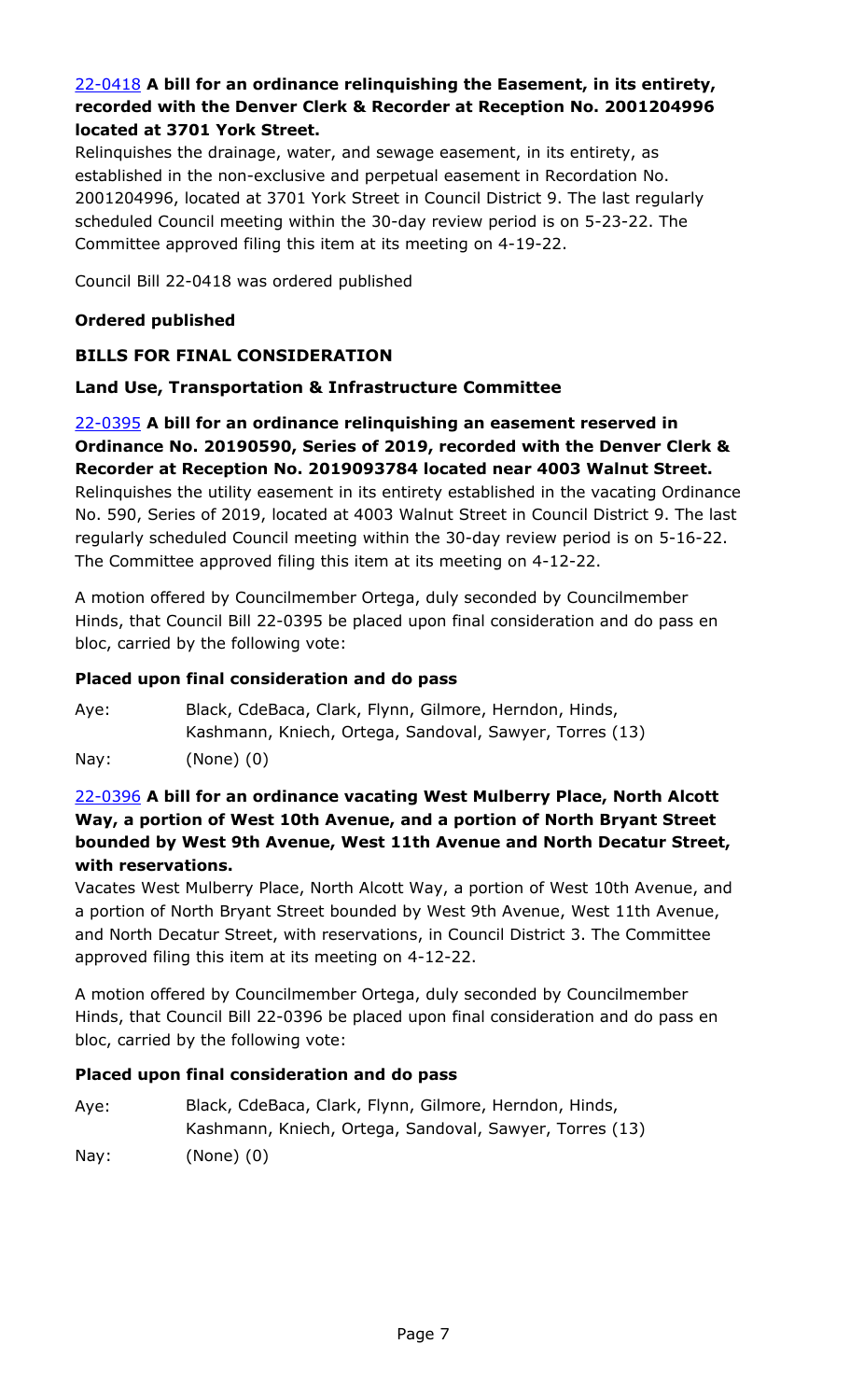22-0402 **A bill for an ordinance vacating the following locations: North Franklin Street, located south of future National Western Drive and south of North Race Court; 51st Avenue at the southerly end of North Franklin Street; 48th Avenue, the easterly portion of the Right of Way lying east of the Platte River; and 49th Avenue, the easterly portion of the Right of Way lying east of the Platte River, all without reservations.**

Vacates the following locations: North Franklin Street, located south of future [National Western Drive and south of North Race Court; 51st Avenue at the southerly](http://denver.legistar.com/gateway.aspx?m=l&id=/matter.aspx?key=21469)  end of North Franklin Street; 48th Avenue, the easterly portion of the Right Of Way lying east of the Platte River; and 49th Avenue, the easterly portion of the Right Of Way lying east of the Platte River, all without reservations, in Council District 9. The Committee approved filing this item at its meeting on 4-12-22.

A motion offered by Councilmember Ortega, duly seconded by Councilmember Hinds, that Council Bill 22-0402 be placed upon final consideration and do pass en bloc, carried by the following vote:

## **Placed upon final consideration and do pass**

Aye: Black, CdeBaca, Clark, Flynn, Gilmore, Herndon, Hinds, Kashmann, Kniech, Ortega, Sandoval, Sawyer, Torres (13) Nay: (None) (0)

#### **PRE-RECESS ANNOUNCEMENT**

#### **RECESS**

Council did not take a recess.

#### **COUNCIL RECONVENES AND RESUMES ITS REGULAR SESSION**

## **PUBLIC HEARINGS - BILLS FOR FINAL CONSIDERATION**

## **PRE-ADJOURNMENT ANNOUNCEMENT**

Council President Pro-Tem Torres announced that on Monday, June 6, 2022, Council will hold a required public hearing on Council Bill 22-0412, changing the zoning classification for 4401 South Quebec Street in Hampden South. Any protests against Council Bill 22-0412 must be filed with the Council Offices no later than noon on Tuesday, May 31, 2022.